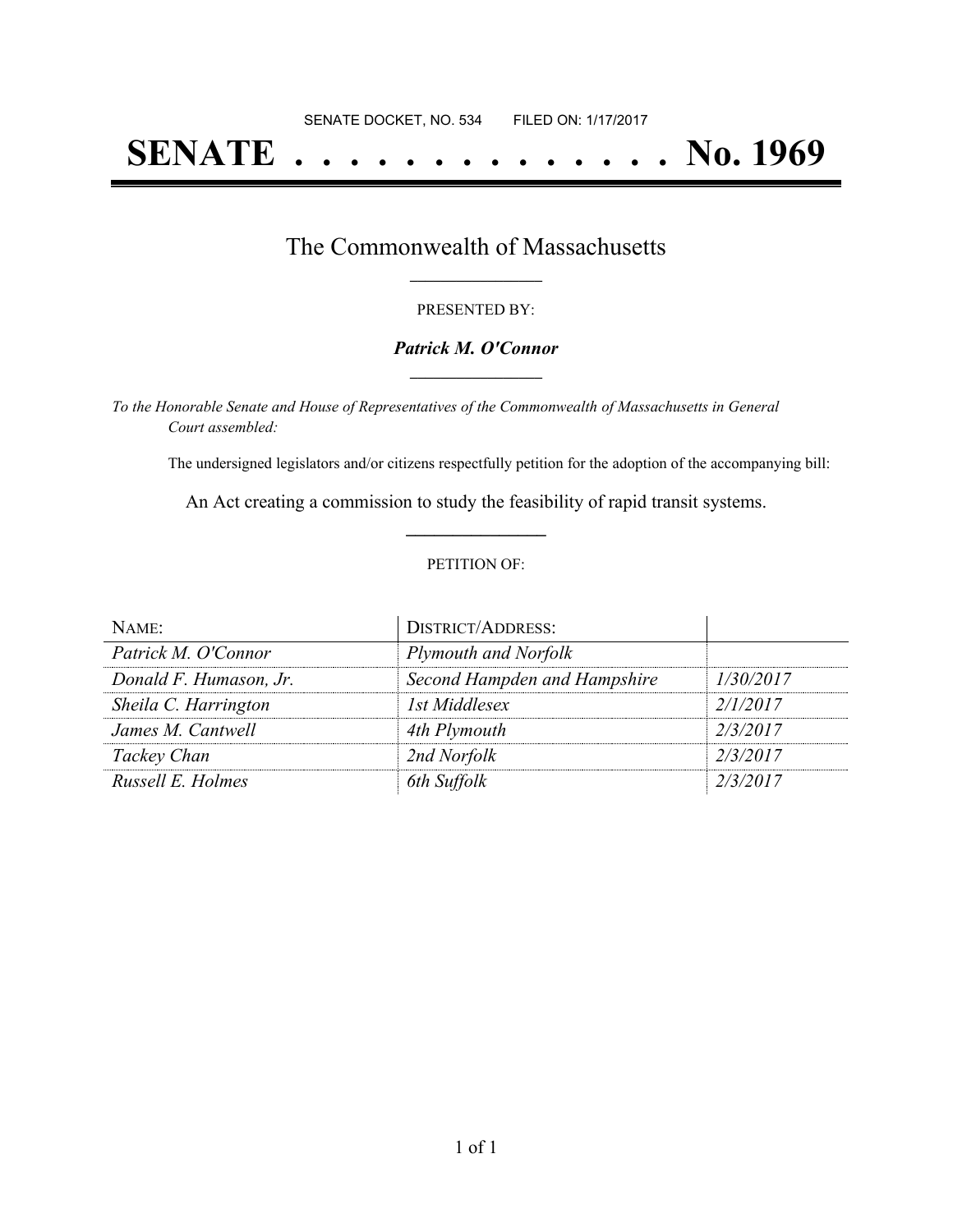## SENATE DOCKET, NO. 534 FILED ON: 1/17/2017 **SENATE . . . . . . . . . . . . . . No. 1969**

By Mr. O'Connor, a petition (accompanied by bill, Senate, No. 1969) of Patrick M. O'Connor, Donald F. Humason, Jr., Sheila C. Harrington, James M. Cantwell and other members of the General Court for legislation to create a commission to study the feasibility of rapid transit systems. Transportation.

## The Commonwealth of Massachusetts

**In the One Hundred and Ninetieth General Court (2017-2018) \_\_\_\_\_\_\_\_\_\_\_\_\_\_\_**

**\_\_\_\_\_\_\_\_\_\_\_\_\_\_\_**

An Act creating a commission to study the feasibility of rapid transit systems.

Be it enacted by the Senate and House of Representatives in General Court assembled, and by the authority *of the same, as follows:*

 SECTION 19. Notwithstanding any special or general law there shall be a special commission on Rapid Transit Systems to determine the feasibility of permitting non-exclusive access to rights-of-way to mobility network providers meeting the following criteria: (1) Privately funded construction; (2) Privately operated without government subsidies; (3) Exceed 120 passenger-miles per gallon, or equivalent energy efficiency; (4) Exceed safety performance of transportation modes already approved for use, and; (5) Gather more than 2 megawatt-hours of renewable energy per network-mile per typical day. The commission shall include, but not be limited to, the secretary of the executive office of energy and environmental affairs, the commissioner of the department of energy resources, the secretary of the department of transportation, the general manager of the Massachusetts Bay transportation authority, the chief executive officer of the Massachusetts clean energy center, 2